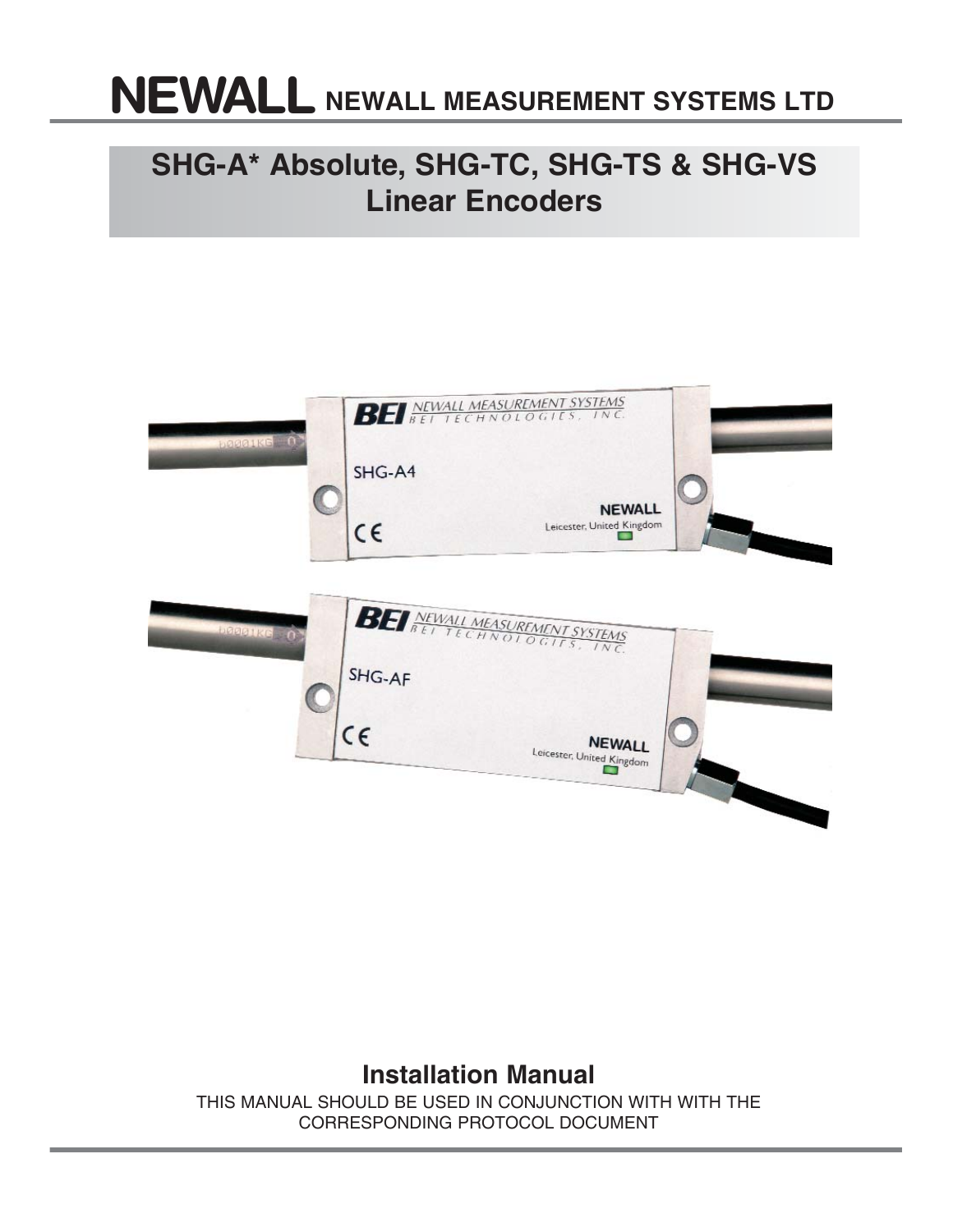## **CONTENTS**

|                                                       | 1.1     |  |  |  |  |  |  |
|-------------------------------------------------------|---------|--|--|--|--|--|--|
|                                                       | $1.2 -$ |  |  |  |  |  |  |
|                                                       | 1.3     |  |  |  |  |  |  |
| 2.0                                                   |         |  |  |  |  |  |  |
| 3.0 <sub>1</sub>                                      |         |  |  |  |  |  |  |
| 4.0                                                   |         |  |  |  |  |  |  |
|                                                       | 4.1     |  |  |  |  |  |  |
|                                                       | 4.2     |  |  |  |  |  |  |
|                                                       | 4.3     |  |  |  |  |  |  |
|                                                       |         |  |  |  |  |  |  |
| 5.0                                                   |         |  |  |  |  |  |  |
|                                                       |         |  |  |  |  |  |  |
|                                                       |         |  |  |  |  |  |  |
|                                                       |         |  |  |  |  |  |  |
| 7.0                                                   |         |  |  |  |  |  |  |
|                                                       |         |  |  |  |  |  |  |
| <b>Appendix A - Scale Bracket Mounting Options 11</b> |         |  |  |  |  |  |  |
|                                                       |         |  |  |  |  |  |  |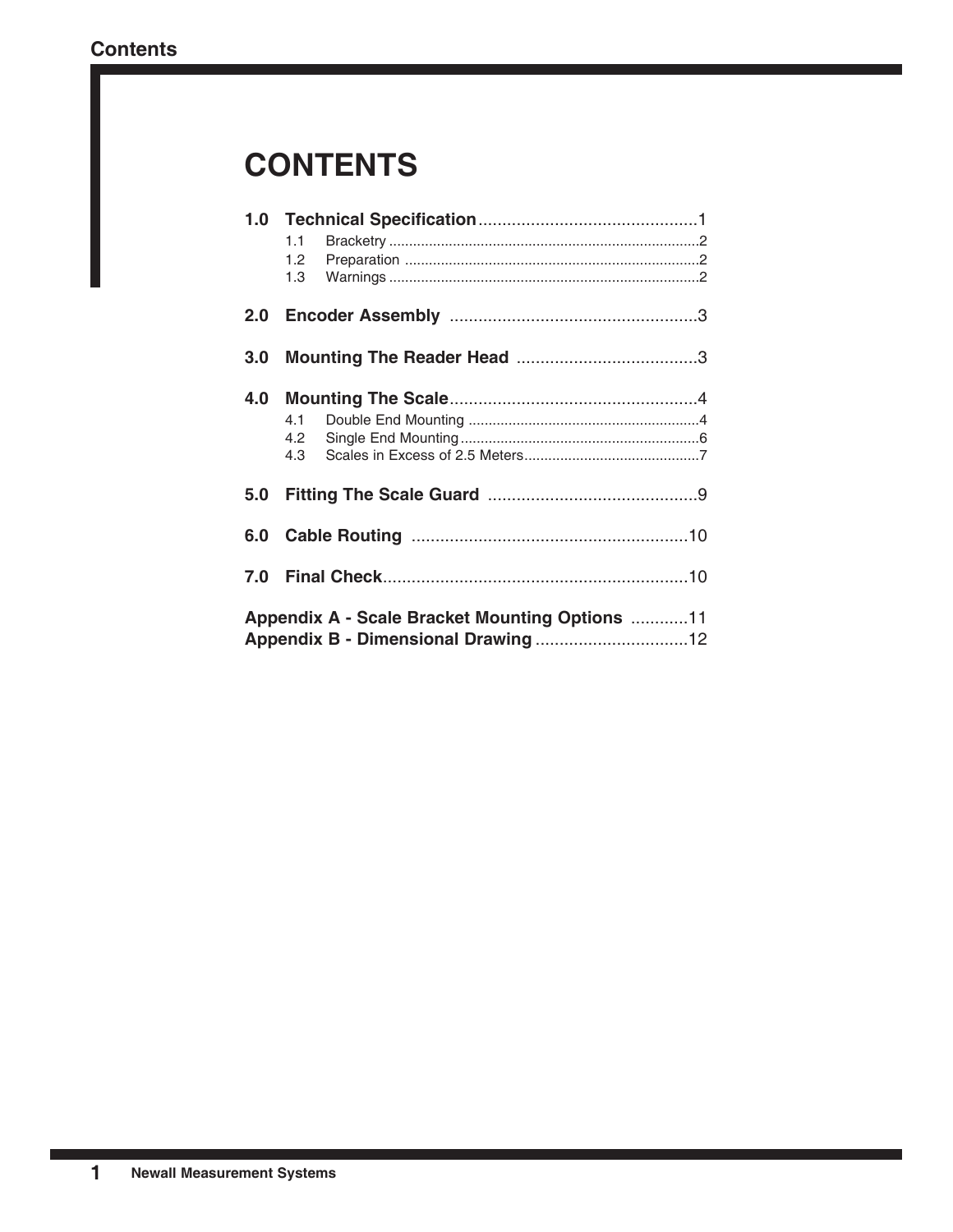## **1.0 INTRODUCTION**

This manual will provide connection and mounting instructions for Newall's Absolute, Digital and Distance Coded linear encoders. It is important that you read and understand this manual prior to commencing the hardware installation. Electronic specifications can be found in the corresponding integration manual.

If you have any questions relating to this manual or installation contact Newall or your local authorised Newall representative.

### **1.1 Bracketry**

Due to the variety of machine types and applications, it may be necessary to design, make and fit custom brackets for the linear encoder assembly. If custom brackets are needed, make certain they are rigid enough not to allow any flexing or distorting while the machine is in operation. Newall offers a variety of bracket kits to aid in the installation. Contact Newall or your local authorised representative for details.

### **1.2 Preparation**

Prior to beginning the installation the machine should be studied to determine where the linear encoder(s) will be fitted.

In order to reduce erroneous readings caused by machine wear, it is recommended that the scale be fitted as close to the machine lead screw or axial drive shaft as possible.

The actual overall scale length is approximately 258mm (10.1") longer than the stated scale travel on these SHG encoders (e.g. if SHG travel length is 40", the overall length of the scale will be 50.1").

For SHG-TS and SHG-VS outboard mounting of the scale support brackets will add approximately 20mm (3/4") to the effective scale travel (Refer to *Appendix A*).

For a more compact installation, scale travels of 300mm (12") or less may be fitted by supporting one end of the scale only by use of a single end mounting block (Refer to Figure 6.4 and 6.10).

The moving member of the linear encoder assembly can be either the reader head or the scale.

Cable routing from the reader head should be examined (See Section 8). Each reader head is provided with either a 3.5 meter (11.5') or 7 meter (22') cable. Extension cables are available in 1 meter (3'), 2 meter (6.5'), 3.5 meter (11.5'), 5 meter (16.5') and 10 meter (32') lengths. Contact Newall or your local authorised representative for details.

### **1.3 Warnings**

If for any reason the machine axis travel is greater than the actual scale travel, it is recommended that 'mechanical stops' are fitted to the machine to avoid damage caused by over travel. Newall will not accept responsibility for scale and reader head damage caused by machine over travel.

Both the reader head and the scale are precision made components and it is important that they are handled with care. By design, the linear encoders can withstand the rigors of the harsh workshop environment. However, permanent damage can occur through bending or severe impact.

It is important that the scale be kept at least 13mm (0.5") away from any magnetic bases on indicators or magnetic chucks.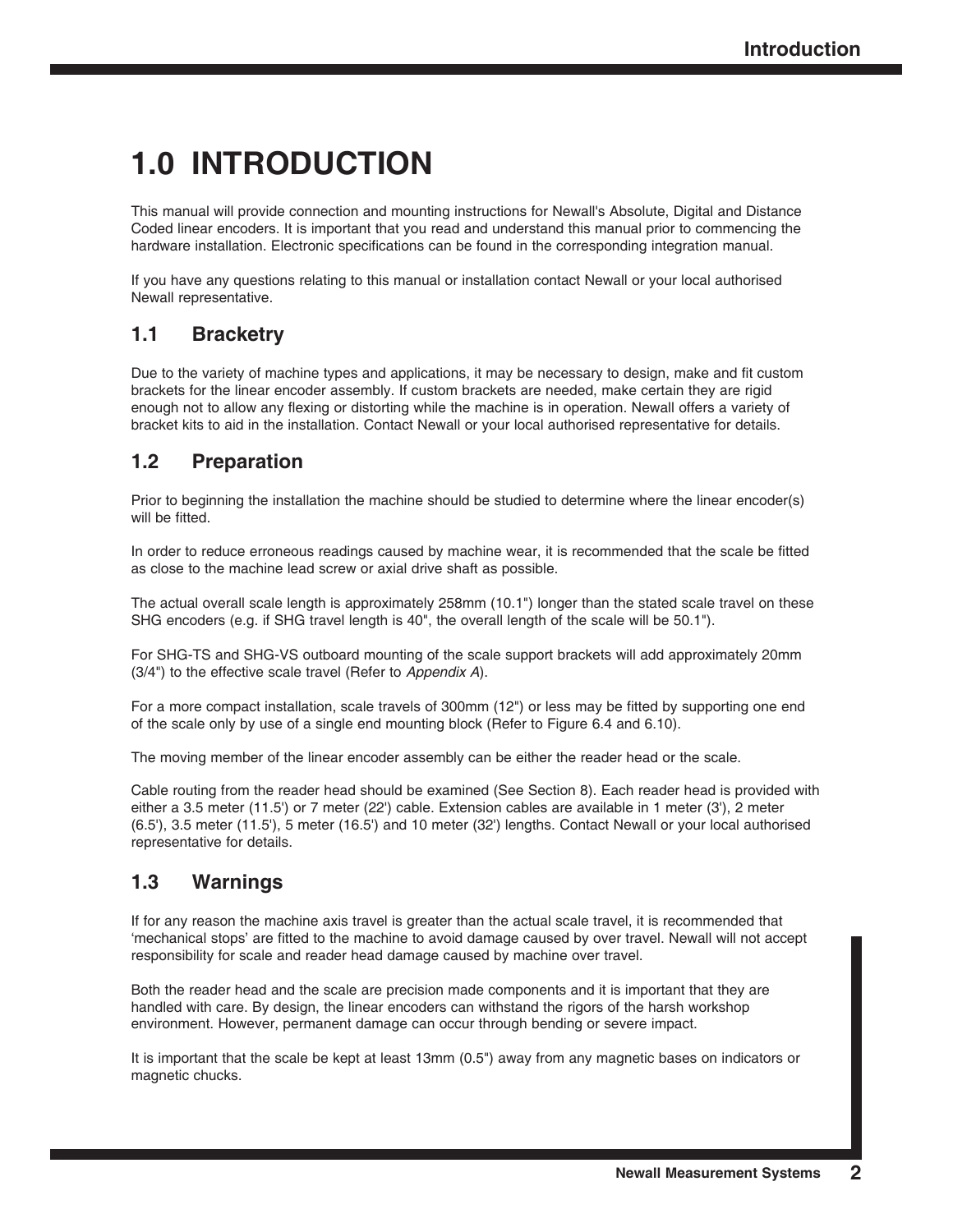## **2.0 ENCODER ASSEMBLY**

**Less than 2.5m (100")**



- 2 Scale
- 3 Scale Support Link
- 4 Scale Anchor Pin
- 5 Support Pillar Short
- 7 Scale Cover
- 8 M5 Nut
- 9 M8 x Socket Button Head

## **3.0 MOUNTING THE READER HEAD**

Mount the reader head together with its bracket(s) to the machine and secure the assembly parallel with axis travel to within +/-0.05mm (0.002"), (Refer to Figure 3.1).



*Figure 3.1 - Alignment of the reader head*

Final adjustments can be carried out by use of laminated shims, which are included with each transducer assembly. Each layer of shim is equivalent to 0.05mm (0.002").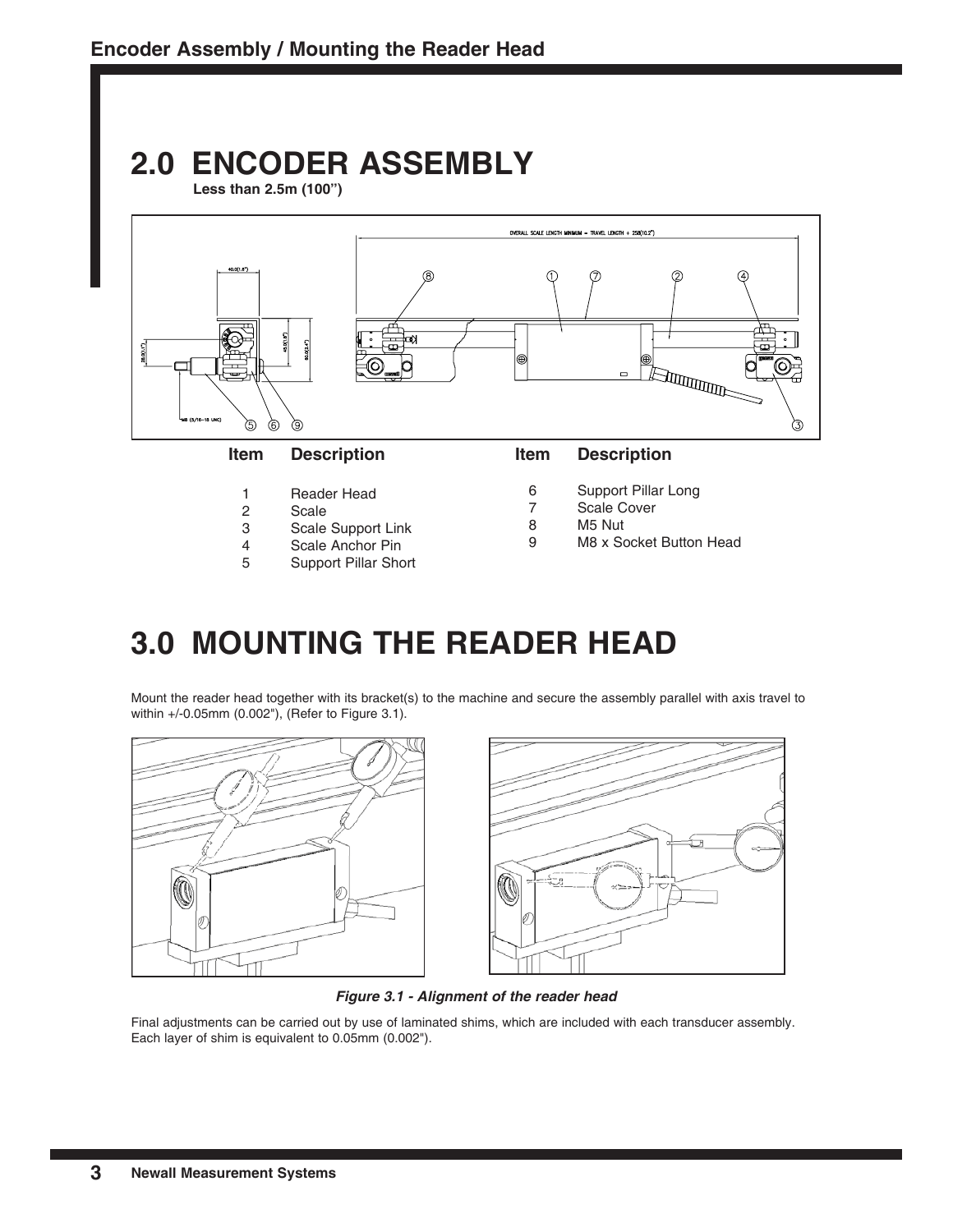## **4.0 MOUNTING THE SCALE**

### **4.1 Double End Mounting**

#### **Note: Refer to section 4.3 for mounting scales in excess of 2.5 metres.**

Each end of the scale is different and can be identified by the "calibration adjustment end" and the "fixed end.



*Figure 4.1 -Scale*

#### **NOTES:**

- (A) Erroneous readings will occur if the reader head is allowed to travel beyond the effective travel limits (Refer to Figure 4.1).
- (B) The pre-load on the balls are factory set via the set screw at the calibration adjustment end. **Caution:** Do not tamper with or adjust the set screw as this will alter the calibration and accuracy specification of the scale and void the warranty (Refer to Figure 4.1).
- (C) When mounting scales in the vertical plane, the calibration adjustment end should be positioned at the top.

Once the reader head is secured and correctly aligned, the scale support brackets can now be fitted. The scale support brackets consist of the support pin, the support link and the pillar(s).

Traverse the machine to its maximum position toward the non-cable entry side of the reader head. Maximum position means all available travel, including hand winding past any electrical limits or trip dogs.

Carefully slide the scale or setup tube through the reader head, allowing for a sufficient amount of scale to project from the reader head in order to fit the scale support brackets. **Note**: If the scale travel is more then 60" it is recommended that a setup tube is used for alignment to avoid accidental damage to the actual scale tube.

Assemble the scale support link to the scale support pin leaving approximately 3mm (1/8") gap between the bottom of the pin shoulder and the top of the link.

Slide the link/pin assembly onto the scale to approximately 5mm (0.2") away from the end of the reader head.

Transfer punch through the support link and into the machine casting. It is important that the support link is kept square to its mounting surface at all times.

Remove the link/pin assembly and the scale from the reader head. Drill and tap M8 x 18mm deep (USA 5/16 - 18 x 3/4" deep) into the machine casting as marked by the transfer punch. Fit the pillar(s) to the machine casting by using one of the methods shown in Figure 4 .3. The pillar should fit square and flush to the machine surface.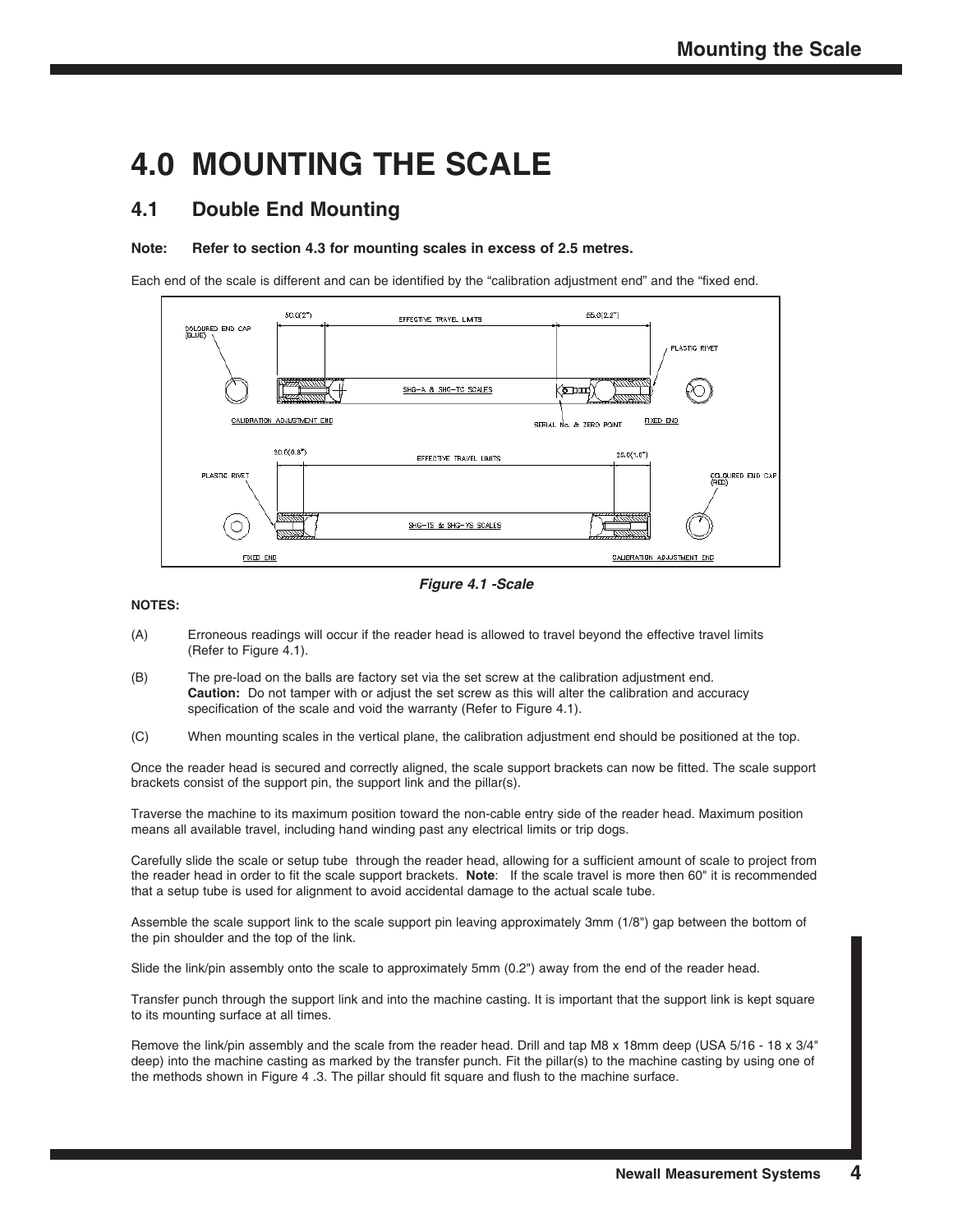A maximum of two support pillars may be screwed together to allow for sufficient adjustment of the scale. If two pillars are insufficient to enable the scale to be mounted, then additional brackets will be necessary. These brackets must be sufficiently rigid to eliminate any axial movement of the scale.

Loosely fit the support link/pin assembly onto the pillar and pass the scale through the reader head and into the support pin. While gently sliding the scale forward and back 25 - 50mm (1 - 2") through the support pin, carefully tighten the hex screws on the support link, ensuring that the scale slides smoothly through the reader head and into the support pin. If any interference is detected then fully loosen the hex screws on the support link and repeat this step.

**Note: Do not force the scale through the Support Pin.**

#### **IMPORTANT WARNING:**

THE CENTER LINE BORE OF THE READER HEAD MUST BE IN DIRECT ALIGNMENT WITH THE CENTER LINE BORE OF THE SUPPORT PIN. PERMANENT DAMAGE TO SCALE AND/OR ERRONEOUS READINGS WILL OCCUR IF THIS WARNING IS NOT FOLLOWED (REFER TO FIGURE 4.2).



*Figure 4.2 - Reader head and bracket alignment*

Remove the scale from the reader head and traverse the machine to its full extent in the **opposite direction**. Full extent means hand winding past electrical limits.

Assemble the scale support link to the scale support pin leaving approximately 3mm (1/8") gap between the bottom of the pin shoulder and the top of the link.

Slide the link/pin assembly onto the scale making certain that there is sufficient clearance between the reader head and the support link to prevent damage to the reader head cable. Do not secure the support pin to the scale at this time.

Transfer punch through the support link and into the machine casting. It is important that the support link be kept square to its mounting surface at all times.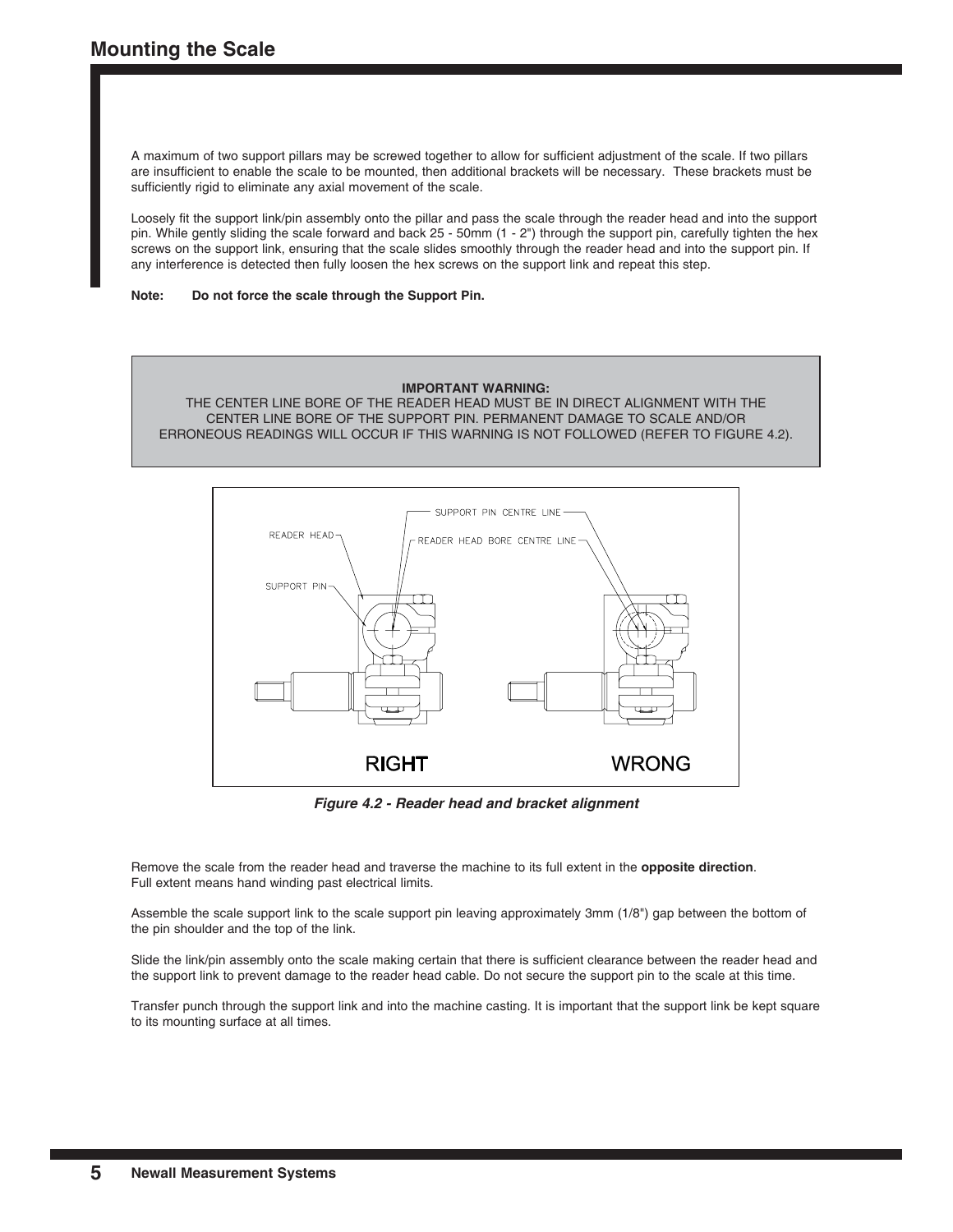Remove the link/pin assembly and the scale from the reader head. Drill and tap M8 x 18mm deep (USA 5/16" -18 x 3/4" deep) into the machine casting as marked by the transfer punch. Fit the pillar(s) to the machine casting by using one of the methods shown in Figure 4.3. The pillar shoulder fit square and flush to the machine surface.



*Figure 4.3 - Support pillars*

A maximum of two support pillars may be screwed together to allow for sufficient adjustment of the scale. If two pillars are insufficient to enable the scale to be mounted, then additional brackets will be necessary. These brackets must be sufficiently rigid to eliminate any axial or radial movement of the scale.

Loosely fit the support link/pin assembly onto the pillar and pass the scale through the reader head and into the support pin. While gently sliding the scale forward and back 25 - 50mm (1 - 2") through the support pin, carefully tighten the hex screws on the support link, ensuring that the scale slides smoothly through the reader head and into the support pin. If any interference is detected then fully loosen the hex screws on the support link and repeat this step.

Carefully slide the scale through the support pin, through the reader head and into the opposite support pin. FULLY TIGHTEN THE SUPPORT PIN HEX SCREW AT THE **FIXED END** OF THE SCALE, BUT ONLY "SNUG UP" THE HEX SCREW ON SUPPORT PIN AT THE **CALIBRATION ADJUSTMENT END**.

### **4.2 Single End Mounting**

**Note: The maximum total length of the scale must not exceed 610mm (24") when using a single end mounting kit. The single end mounting kit is sold separately, UK part number 600-63610, USA part number 294- 23010.**

For SHG-A\* and SHG-TC remove the nylon pan head screw from the end of the scale to access the tapped hole. For SHG-TS and SHG-VS, remove the red end cap fromt he end of the scale to access the tapped hole.

After the reader head has been installed, slide the scale through the reader head and insert the end of the scale into the single end mounting block (Refer to Figure 4.4).

Once the position for the single end mounting block has been determined mark the machine casting using the slot in the mounting block as the guide. Drill and tap M6 x 12mm deep (USA 1/4 - 20 x 1/2"). Fit the mounting block using the M6 (USA 1/4 - 20") socket head cap screw and washer.

Check the alignment by gently sliding the scale through the head and in and out of the mounting block. A djustments may be carried out by adjusting the M5 jacking screws. When the alignment is complete secure the scale by inserting the M5 screw and washer through the mounting block and into the calibration adjustment end of the scale.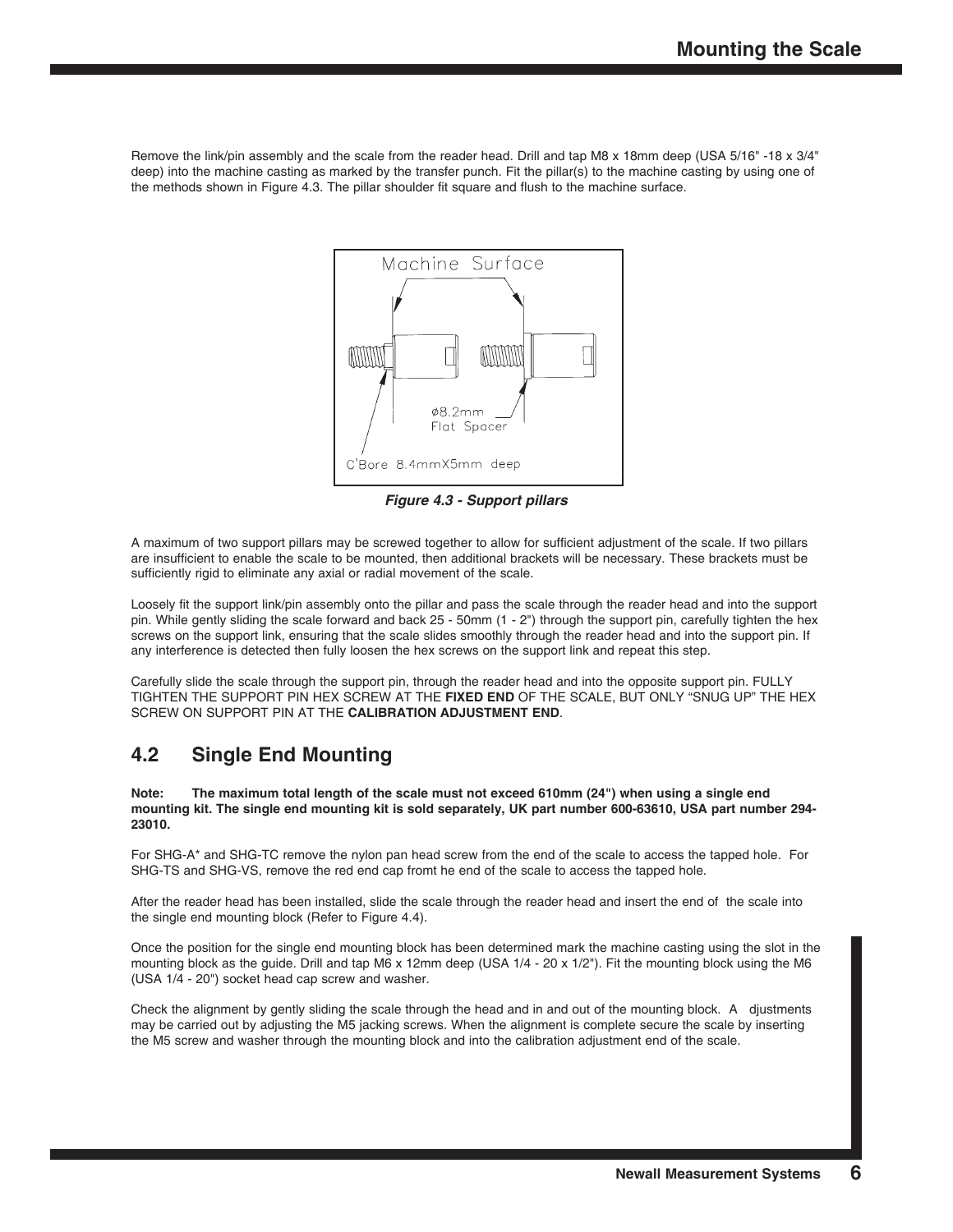

*Figure 4.4 - Single end mounting* 

### **4.3 Scales in Excess of 2.5 Meters**

Traverse the machine to fullest extent of travel including hand winding past any electrical limits or trip dogs.

Insert the set up tube into the reader head, allowing for a sufficient amount of scale to project from the reader head in order to fit the scale mounting brackets.

Assemble the angle bracket to the scale clamp (Refer to Figure 4.5). The jack plate is included in each bracket kit and will only be required if the machine mounting face is not a machined surface. Slide the assembly onto the scale, allowing approximately 10mm clearance from the end of the reader head.

Mark the position of the jack plate (if required) or the angle support bracket. Drill and tap the necessary fixing holes and assemble the bracket to the machine.

Remove the blank tube and the bracket assembly from the reader head. Drill and tap M8 x 18mm (USA 5/16 - 18 x 3/4") fixing holes. Fit the jack plate (if required) and secure to the machine. Assemble the scale clamp and the angle bracket to the jack plate but do not secure. Traverse the reader head as near to the bracket assembly as possible. Slide the set-up tube through the reader head into the scale clamp. Adjust the brackets into position and carefully tighten the screws. Check that the set-up tube slides through the reader head and into the scale clamp smoothly without any fouling or interruption.

Remove the set-up tube and traverse the machine to the full extent in the opposite direction. Remember the "full extent" is the absolute maximum travel up to the mechanical "dead stops."

Check the overall length of the actual scale and measure from the outside edge of the scale clamp already fitted to the machine and mark the position of the scale on to the machine.

Slide the set-up tube into the reader head, assemble the remaining scale bracket assembly including the jacking plate (if required) and slide onto the tube.

Set the outside edge of the scale clamp level with the mark that indicates the overall length of the scale and mark the fixing position for the bracket assembly.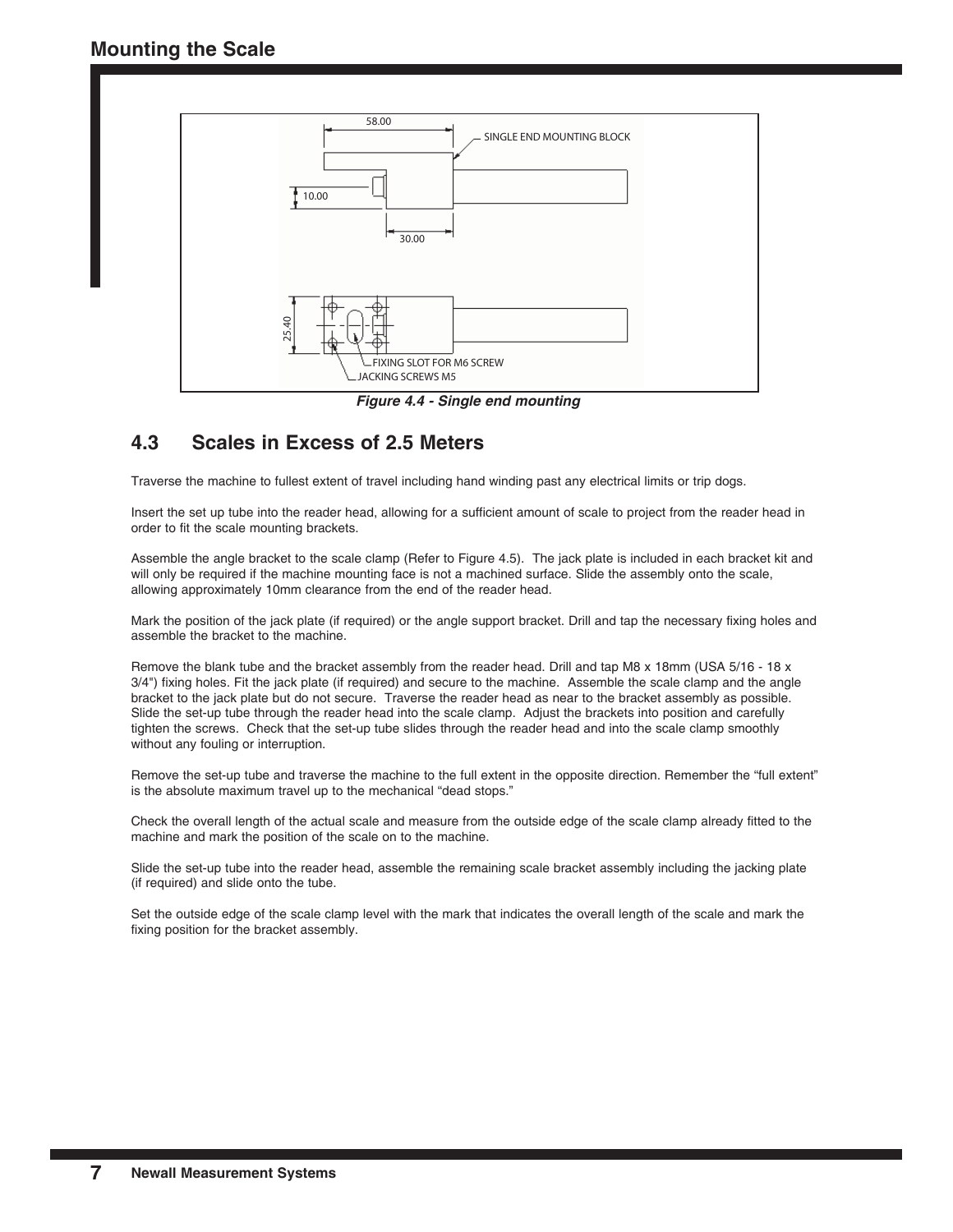

*Figure 4.5 - Long scale support bracket assembly*

For scales which are mounted in the horizontal position, spring loaded scale supports are included and should be positioned according to Table 1.

Once the locations for the supports have been determined, the reader head should be positioned in the location where the first support is to be fitted. Assemble the support unit, including the jack plate if required. Mark the position for the fixing screws, drill and tap (M8 for the jack plate or M6 for the angle bracket). Ensure that the angle bracket has sufficient movement utilizing the two slots to allow for adjustment in the vertical plane. It is **important** that the top face of the angle bracket is set to 58.5mm (2.3") from the bottom machined face on the reader head.



**Newall Measurement Systems 8**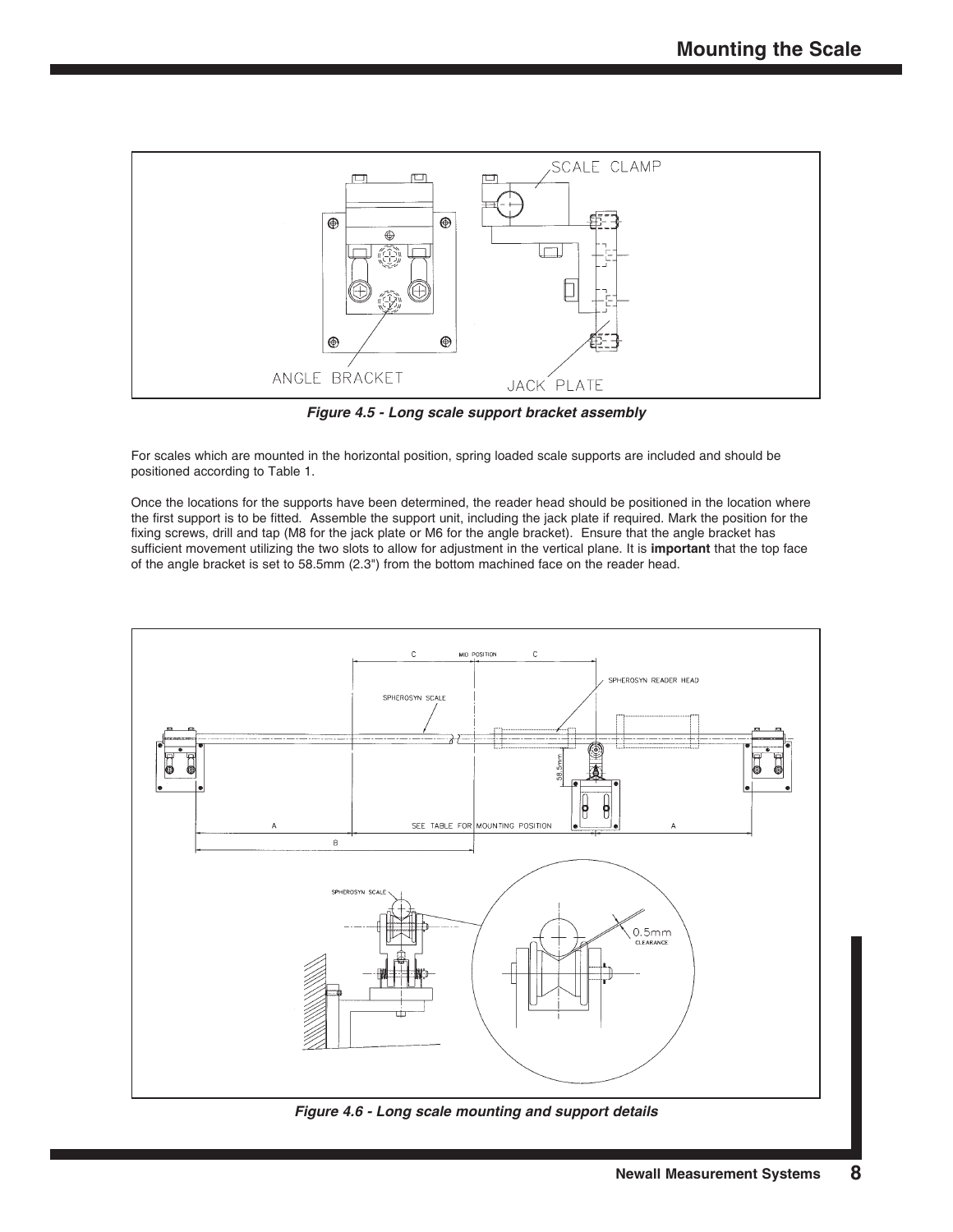| Length  | <b>FROM FIXING BRACKET</b><br>No. of Scale<br>Left Side (A)<br><b>Supports</b> |                 | Right Side (B)  | <b>Mid Position</b><br>of Travel (B) | of Travel (C)            | Left Side Position   Right Side Position<br>of Travel (C) |
|---------|--------------------------------------------------------------------------------|-----------------|-----------------|--------------------------------------|--------------------------|-----------------------------------------------------------|
| 2500mm  | 2                                                                              | 850mm           | 850mm           |                                      |                          |                                                           |
| 3000mm  | $\overline{2}$                                                                 | 1100mm          | 1100mm          |                                      | ٠                        |                                                           |
| 3500mm  | $\overline{2}$                                                                 | 1350mm          | 1350mm          |                                      | ٠                        |                                                           |
| 4000mm  | $\overline{2}$                                                                 | 1500mm          | 1500mm          |                                      | $\overline{\phantom{a}}$ |                                                           |
| 4500mm  | 3                                                                              | 1125mm          | 1125mm          | 2250mm                               | $\overline{a}$           |                                                           |
| 5000mm  | 3                                                                              | 1250mm          | 1250mm          | 2500mm                               | $\overline{a}$           |                                                           |
| 5500mm  | 3                                                                              | 1350mm          | 1350mm          | 2750mm                               | ٠                        |                                                           |
| 6000mm  | 3                                                                              | 1500mm          | 1500mm          | 3000mm                               |                          |                                                           |
| 6500mm  | 4                                                                              | 1300mm          | 1300mm          |                                      | 650mm                    | 650mm                                                     |
| 7000mm  | 4                                                                              | 1400mm          | 1400mm          |                                      | 700mm                    | 700mm                                                     |
| 7500mm  | 4                                                                              | 1500mm          | 1500mm          |                                      | 750mm                    | 750mm                                                     |
| 8000mm  | 4                                                                              | 1600mm          | 1600mm          |                                      | 800mm                    | 800mm                                                     |
| 8500mm  | 5                                                                              | 1410mm          | 1410mm          | 4250mm                               | 1410mm                   | 1410mm                                                    |
| 9000mm  | 5                                                                              | 1500mm          | 1500mm          | 4500mm                               | 1500mm                   | 1500mm                                                    |
| 9500mm  | 5                                                                              | 1580mm          | 1580mm          | 4750mm                               | 1580mm                   | 1580mm                                                    |
| 10000mm | 6                                                                              | 1420mm & 2840mm | 1420mm & 2840mm |                                      | 710mm                    | 710mm                                                     |
| 10500mm | 6                                                                              | 1500mm & 3000mm | 1500mm & 3000mm |                                      | 750mm                    | 750mm                                                     |
| 11000mm | 6                                                                              | 1570mm & 3140mm | 1570mm & 3140mm |                                      | 785mm                    | 785mm                                                     |

*Table 1*

## **5.0 FITTING THE SCALE GUARD**

Each encoder includes a protective guard. This aluminium guard is intended to protect the scale from impact damage. The guard can be attached to the machine casting or by means of the scale support pillars (Refer to Figure 5.1).

To fit the guard to the support pillars, measure and mark off the distance between the center of each pillar. For SHG, drill two 8.5mm (3/8") holes at either end of the guard. The guard can be attached to the pillars by using the button head screws provided. After the guard is attached, move the machine axis to both extents of its travel ensuring that the guard does not interfere with or rub against the reader head.



*Figure 5.1 - Fitting the scale guard (example shown using a Spherosyn™ scale)*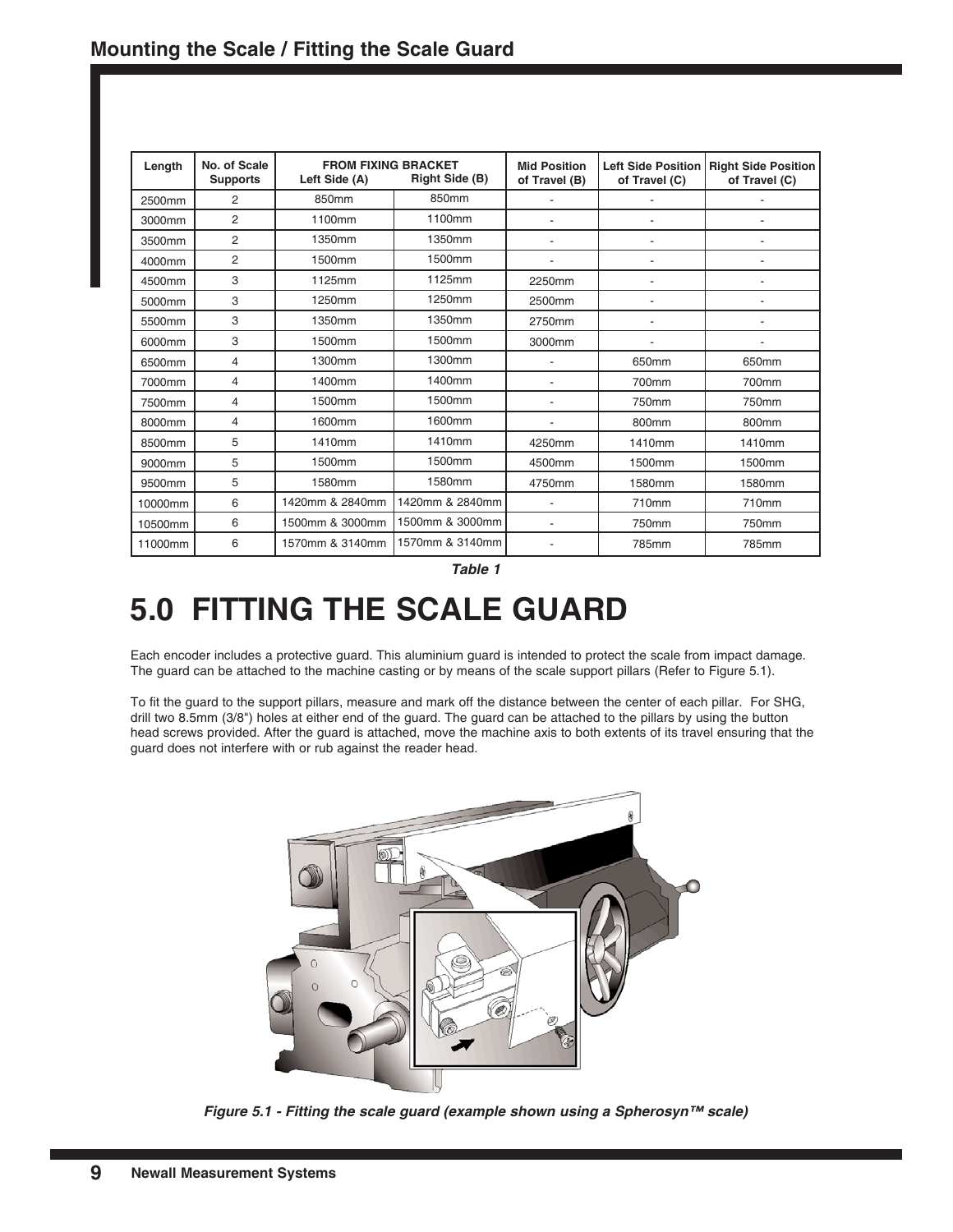## **6.0 CABLE ROUTING**

The most important and the most over looked aspect of fitting the linear encoder is proper cable routing. Dangling and loose cables can be snagged or broken causing irreparable damage. Care should be taken in order to ensure that the cables are secured to the machine and that cable loops do not interfere with any part of the machine or the linear encoder movements. "P" clips and thread forming screws are provided to route the cables from the reader head.

#### **Note: The armored cable is an integral part of the reader head. If the cable becomes damaged, then it would have to be replaced complete with the reader head.**

If extension cables are used, do not allow the plug and socket junction to lie in the swarf tray or in the direct flow of coolant or oil. Optional IP67 rated submergible connectors are available if required.

In order to avoid problems associated with electrical noise and interference, do not allow the cables to lie across electrical motors, fuse boxes or electrical pumps.

## **7.0 FINAL CHECK**

Prior to putting the linear encoder into operation, slowly traverse the machine axis to both extents of its travel checking at all times that the cables are secure and that machine over travel cannot occur. Newall will not accept responsibility for linear encoder malfunction caused by over travel or damaged cables.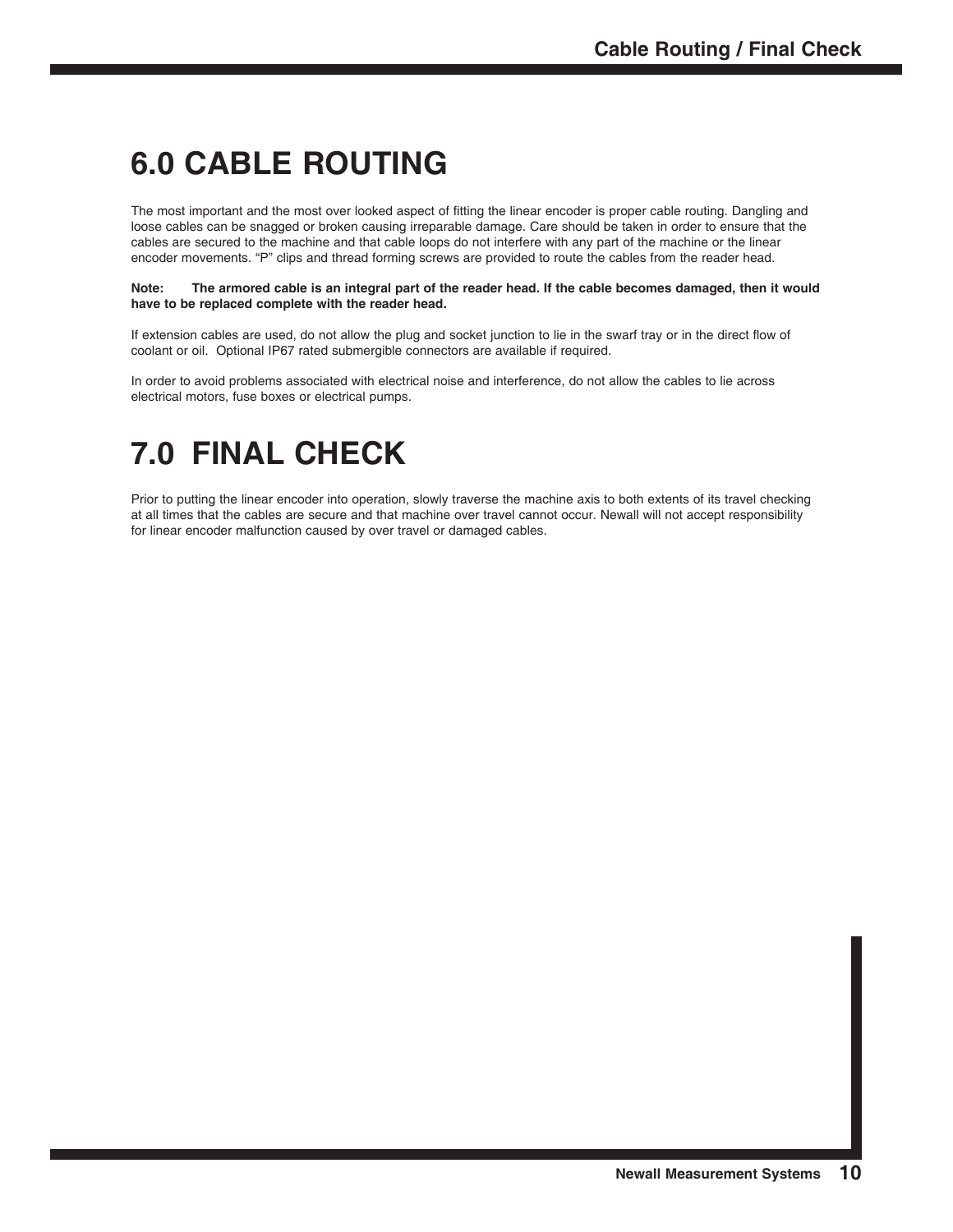



Outboard scale support mounting



Scale supports inverted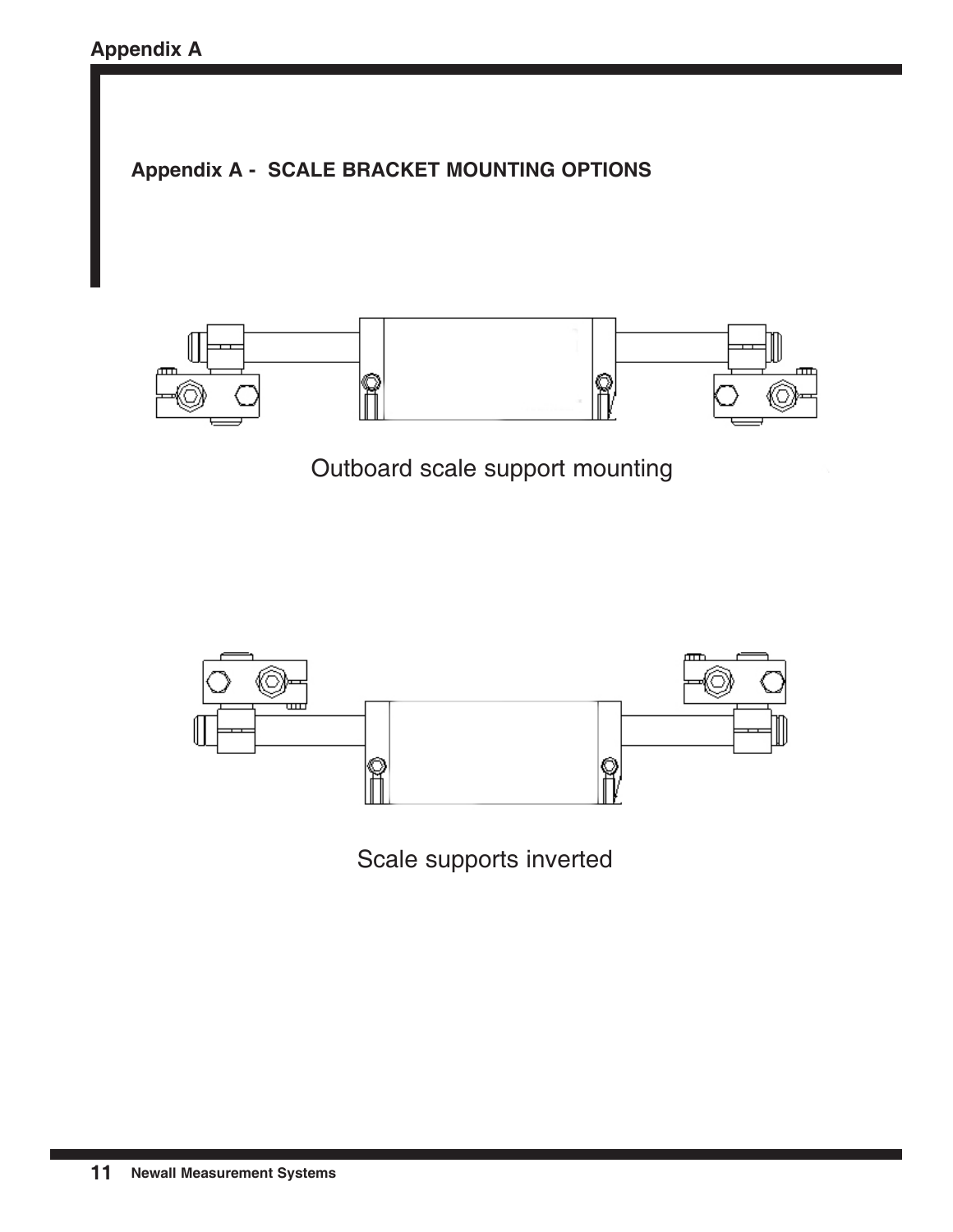

**Appendix B - DIMENSIONAL DRAWING**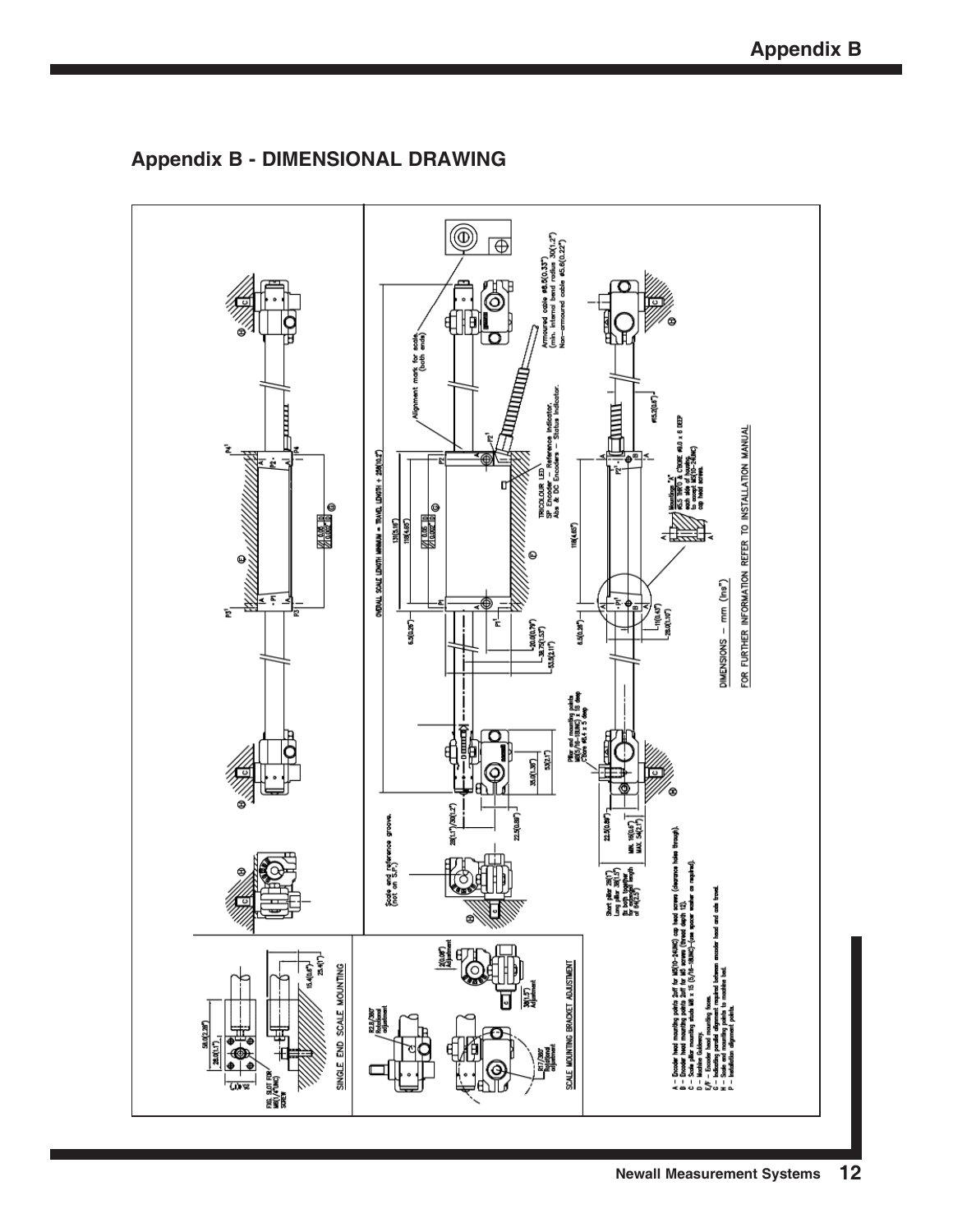